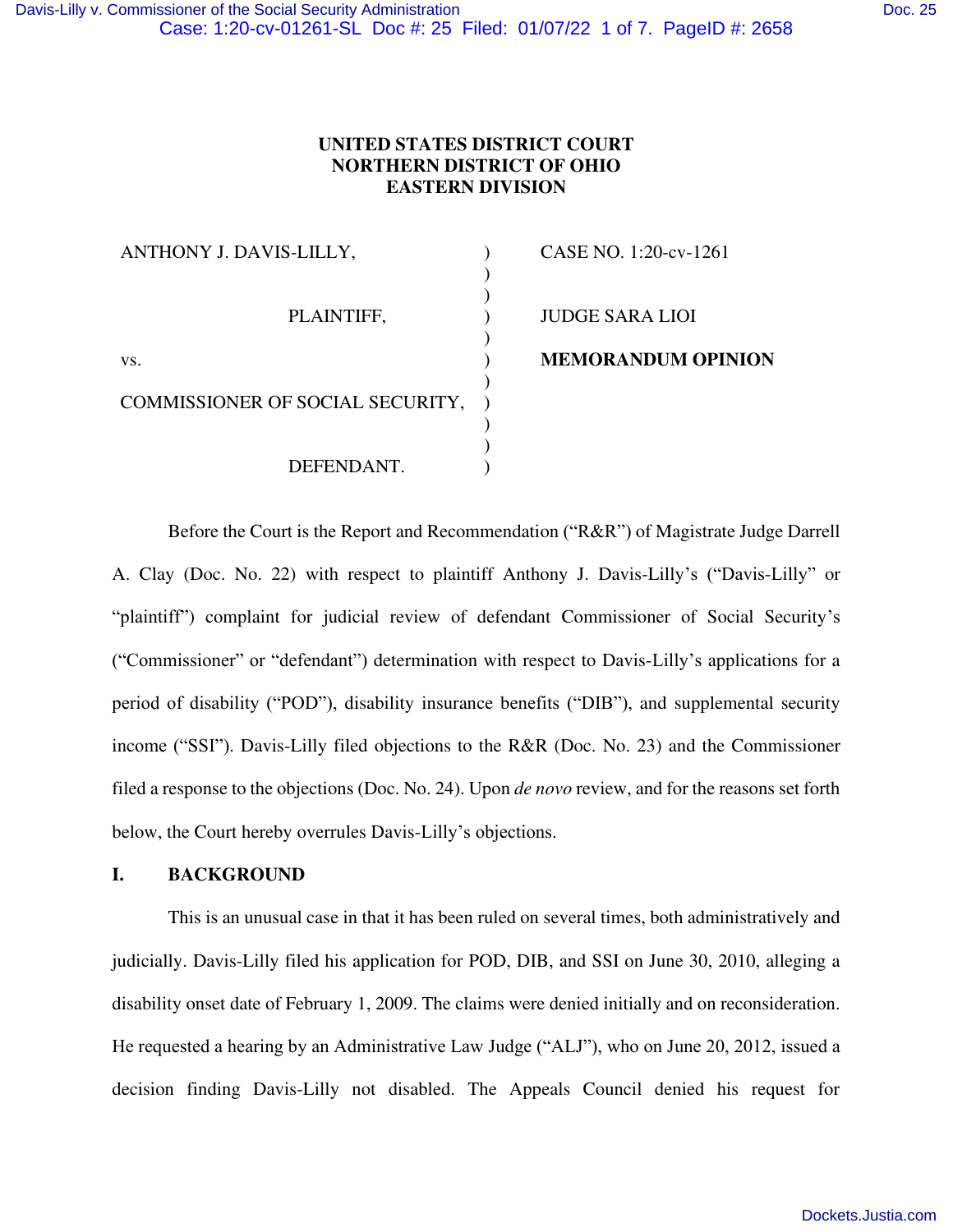#### Case: 1:20-cv-01261-SL Doc #: 25 Filed: 01/07/22 2 of 7. PageID #: 2659

administrative review and Davis-Lilly sought judicial review. *See Davis-Lilly v. Comm'r*, Case No. 1:13-cv-1983 (N.D. Ohio). By order dated June 3, 2014, another judge of this court reversed the Commissioner's decision and remanded for further proceedings, concluding that the opinion of one Dr. Pickholtz had not been adequately evaluated and expressly directing the ALJ to obtain clarification of Dr. Pickholtz's opinion. (Doc. No. 15, Transcript at 889.<sup>1</sup>)

After a new hearing, a second ALJ issued a decision on May 8, 2015 finding Davis-Lilly not disabled. Davis-Lilly appealed and the Appeals Council remanded to the Commissioner, concluding that the ALJ's decision did not comply with the order of the district court. A third hearing was conducted by a third ALJ, who, on August 30, 2017, found Davis-Lilly not disabled. The Appeals Council once again remanded because the ALJ's decision still failed to comply with the district court's order. The Appeals Council directed the ALJ as follows:

Give further consideration to the claimant's maximum residual functional capacity during the entire period at issue and provide rationale with specific references to evidence of record in support of assessed limitations (Social Security Ruling 96- 8p), including the evidence provided by Dr. Pickholtz at Exhibits 11A and Exhibit 12F. In so doing, evaluate the treating and nontreating source opinion[s] pursuant to the provisions of 20 CFR 404.1527 and 416.927 and nonexamining source opinion[s] in accordance with the provisions of 20 CFR 404.1527 and 416.927, and explain the weight given to such opinion evidence using *current* Social Security policy rulings. As appropriate, the Administrative Law Judge may request the treating and nontreating source[s] provide additional evidence and/or further clarification of the opinion[s] and medical source statements about what the claimant can still do despite the impairments (20 CFR 404.1520b and 416.920b).

(*Id*. at 890.) After two more hearings and receipt of additional evidence, a fourth ALJ issued a partially favorable decision for Davis-Lilly on February 5, 2020, finding that, although he was not

<sup>&</sup>lt;sup>1</sup> Page number references to the administrative transcript are to the bates numbers applied to the lower right-hand corner of each page. All other page number references herein are to the consecutive page numbers applied to individual documents by the electronic filing system, a citation practice recently adopted by this Court despite a different directive in the Initial Standing Order for this case.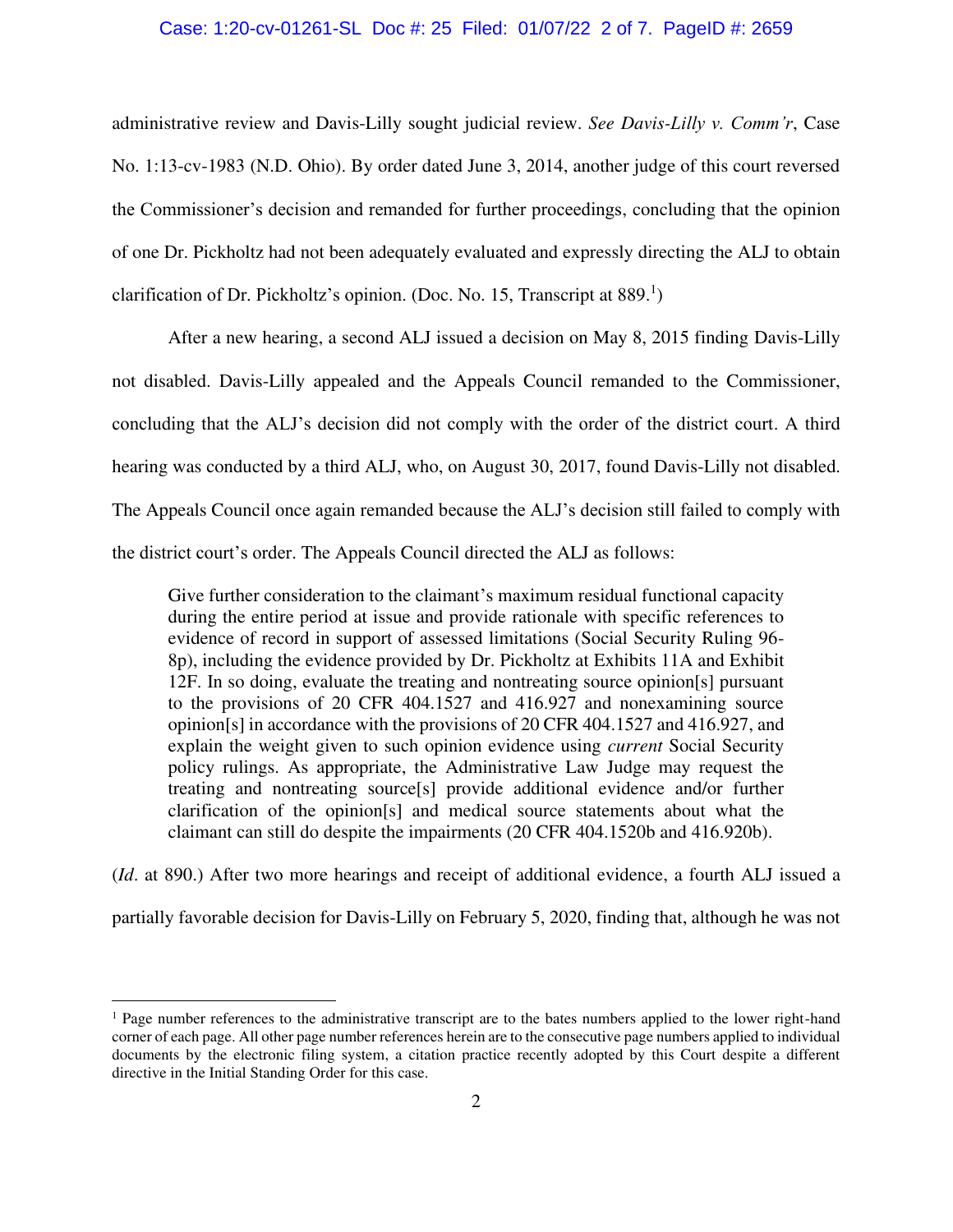#### Case: 1:20-cv-01261-SL Doc #: 25 Filed: 01/07/22 3 of 7. PageID #: 2660

disabled as of his alleged onset date, he "became disabled on [April 27, 2016] and has continued to be disabled through the date of this decision." (*Id*. at 891.) After the Appeals Council denied a request for review, this lawsuit followed.

On August 27, 2021, Magistrate Judge Clay issued his R&R recommending that the Commissioner's decision be affirmed.

#### **II. DISCUSSION**

#### **A. Standard of Review**

This Court's review of the magistrate judge's R&R is governed by 28 U.S.C. § 636(b), which requires a *de novo* decision as to those portions of the R&R to which objection is made.

Judicial review of the Commissioner's decision, however, is limited to a determination of whether the ALJ applied the correct legal standards and whether there is "substantial evidence" in the record as a whole to support the decision. 42 U.S.C. § 405(g); *Longworth v. Comm'r Soc. Sec. Admin.*, 402 F.3d 591, 595 (6th Cir. 2005). "Substantial evidence is defined as 'more than a scintilla of evidence but less than a preponderance; it is such relevant evidence as a reasonable mind might accept as adequate to support a conclusion.'" *Rogers v. Comm'r of Soc. Sec.*, 486 F.3d 234, 241 (6th Cir. 2007) (quoting *Cutlip v. Sec'y of Health & Human Servs.*, 25 F.3d 284, 286 (6th Cir. 1994)).

If there is substantial evidence to support the Commissioner's decision, it must be affirmed even if the reviewing court might have resolved any issues of fact differently and even if the record could also support a decision in plaintiff's favor. *Kyle v. Comm'r of Soc. Sec.*, 609 F.3d 847, 854– 55 (6th Cir. 2010); *Buxton v. Halter*, 246 F.3d 762, 772 (6th Cir. 2001) ("The findings of the Commissioner are not subject to reversal merely because there exists in the record substantial evidence to support a different conclusion.") (citations omitted).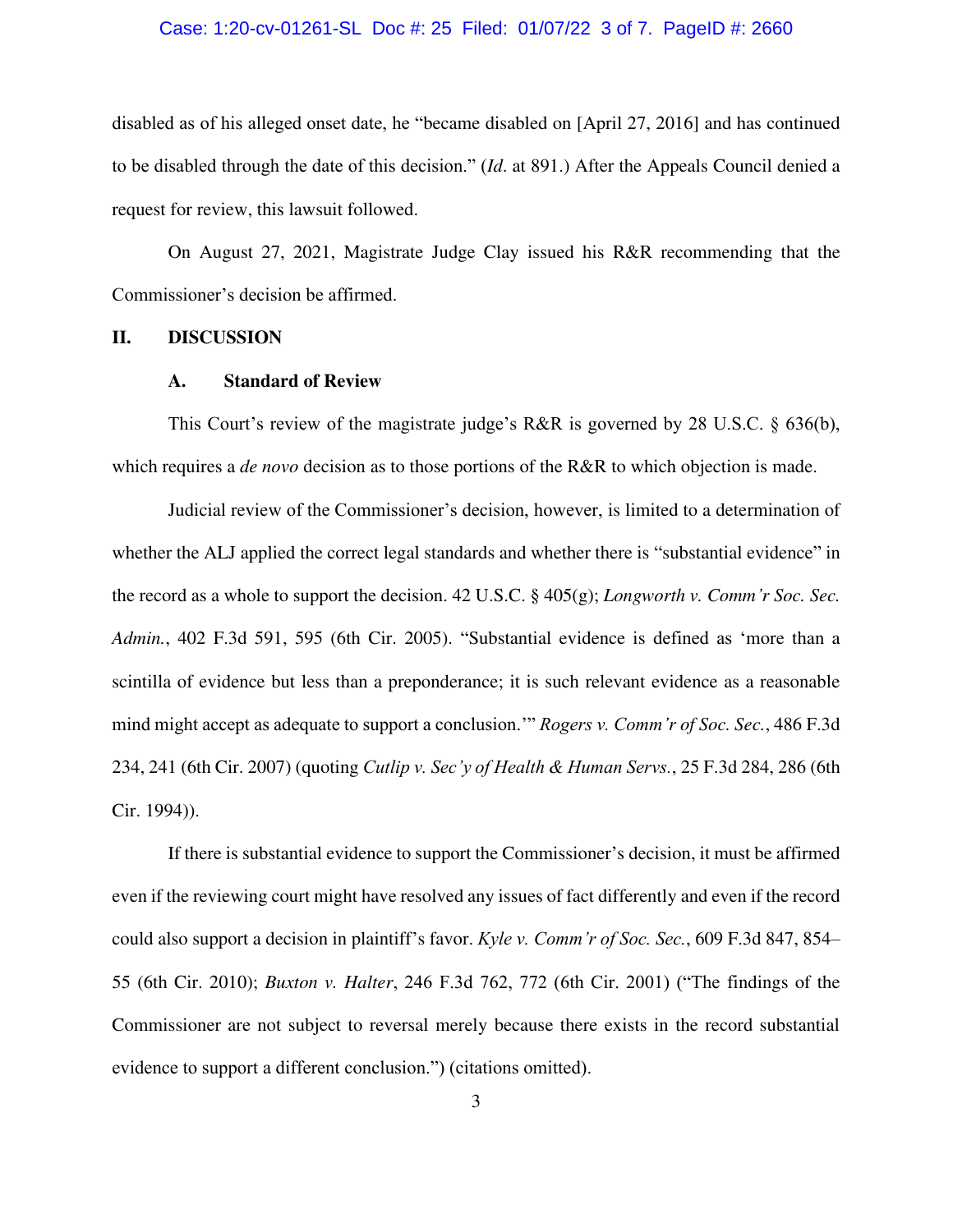#### **B. Analysis**

In his applications for benefits, Davis-Lilly claimed a disability onset date of February 1,

2009; but the fourth ALJ made the following RFC determination:

After careful consideration of the entire record, the undersigned finds that prior to April 27, 2016, the date the claimant became disabled, the claimant had the residual functional capacity to perform light work as defined in 20 CFR 404.1567(b) and 416.967(b) except: occasionally climb stairs/ramps, no climbing ladders, ropes, or scaffolding; occasional balance, stoop, kneel, crouch, crawl; frequently reach in all directions; frequently handle, finger and feel; no exposure to unprotected heights, concentrated vibration, direct sunlight; no more than moderate noise level; **perform simple routine tasks with simple short instructions, simple decisions, few workplace changes, no fast pace production quotas, superficial interaction with coworkers and supervisors, but no interaction with the public.** 

(Doc. No. 15 at 896 (emphasis added).) The ALJ explained that "[i]n making this finding, [she] considered all symptoms and the extent to which these symptoms can reasonably be accepted as consistent with the objective medical evidence and other evidence, based on the requirements of 20 CFR 404.1529 and 416.929 and SSR 16-3p[,] . . . [and] also considered opinion evidence in accordance with the requirements of 20 CFR 404.1527 and 416.927." (*Id*. at 897.) The ALJ then set forth in detail all that she considered (*id*. at 897–905), and ultimately concluded that "[p]rior to April 27, 2016, considering the claimant's age, education, work experience, and residual functional capacity, there were jobs that existed in significant numbers in the national economy that the claimant could have performed." (*Id*. at 907 (regulatory citations omitted).)

For the period beginning April 27, 2016, the ALJ added to the above RFC: "and needs four additional breaks lasting ten minutes each." (*Id*. at 905.) She found that "beginning on April 27, 2016, the claimant's allegations regarding his symptoms and limitations are consistent with the evidence." (*Id*.) The ALJ concluded that, "[b]eginning on April 27, 2016, considering the claimant's age, education, work experience, and residual functional capacity, there are no jobs that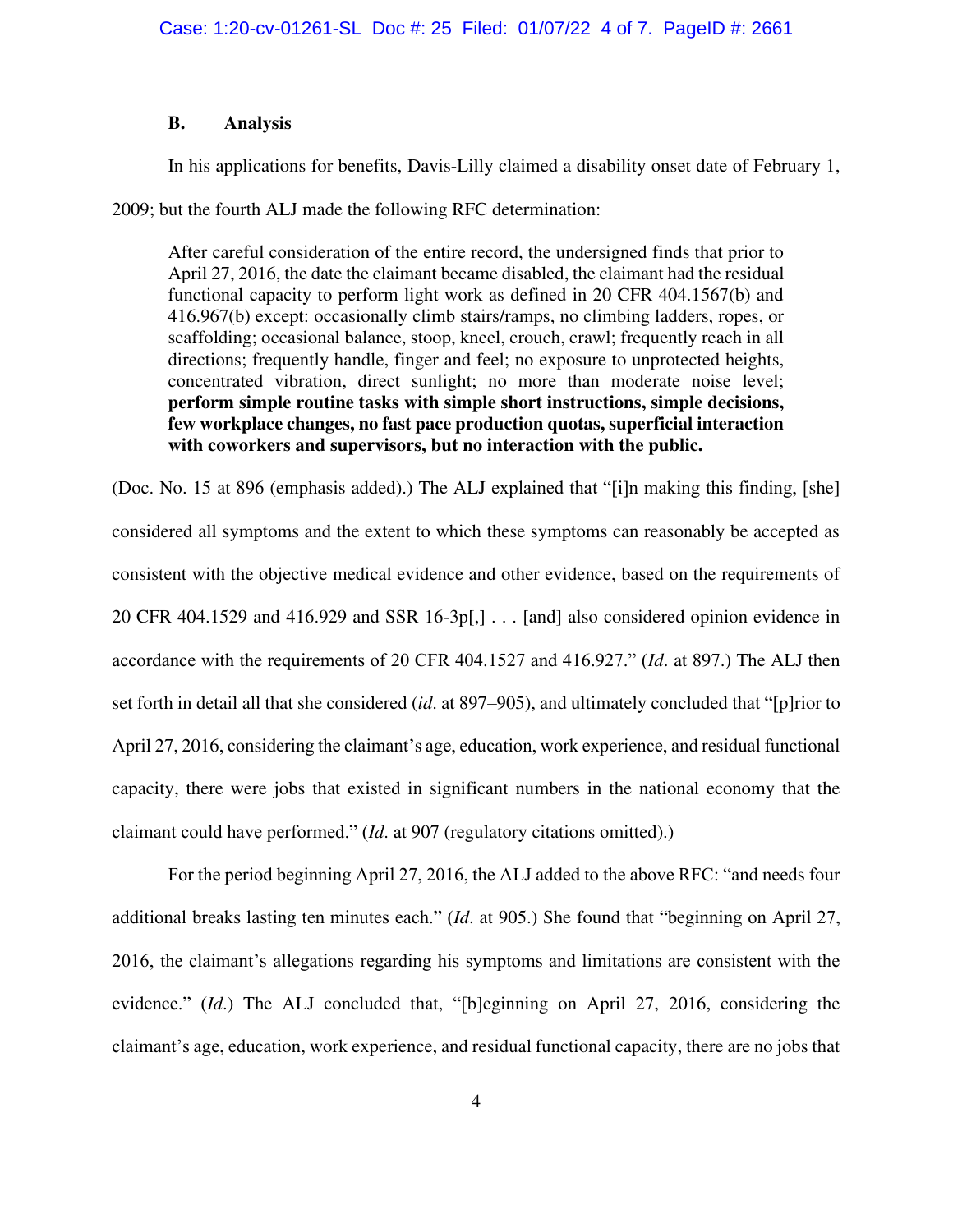#### Case: 1:20-cv-01261-SL Doc #: 25 Filed: 01/07/22 5 of 7. PageID #: 2662

exist in significant numbers in the national economy that the claimant can perform" (*id*. at 908) and, therefore, for purposes of DIB and SSI, Davis-Lilly was disabled (*id*. at 908–09).

Davis-Lilly objects in only one respect: the R&R's conclusion regarding the ALJ's treatment of the opinion of Dr. Caroline Lewin, Ph.D., a non-treating State agency psychological consultant, as it relates to the language in bold in the quoted RFC above for the period prior to April 27, 2016. Davis-Lilly maintains that, although "it appears that the [R&R] is claiming that the ALJ looked favorably upon Dr. Lewin's opinions and found those opinions to be credible" (Doc. No. 23 at 2), the R&R nonetheless erred in not rejecting the ALJ's conclusions because "the ALJ's residual functional capacity does not adequately account for Dr. Lewin's opinions." (*Id*.) Davis-Lilly argues that the ALJ failed to include in the RFC certain limitations identified by Dr. Lewin, namely, "[a] need for a work environment that does not include being around a lot of coworkers" and "a work environment that requires a need for supervisory prompts to persist at tasks." (*Id*. at 3.)

Although acknowledging that "the ALJ was under no obligation to adopt or give any degree of weight to any specific opinion in the record," (*id*. at 4), *see Reeves v. Comm'r of Soc. Sec.*, 618 F. App'x 267, 275 (6th Cir. 2015) ("[e]ven where an ALJ provides 'great weight' to an opinion, there is no requirement that an ALJ adopt a state agency psychologist's opinions verbatim; nor is the ALJ required to adopt the state agency psychologist's limitations wholesale"), Davis-Lilly nonetheless argues that it was error for the R&R to accept the ALJ's conclusions regarding Dr. Lewin's opinion because, "[m]ore importantly, the ALJ failed to provide any sort of explanation as to why the credible opinions opined by Dr. Lewin were not accounted for in the residual functional capacity." (Doc. No. 23 at 4 (citing cases).)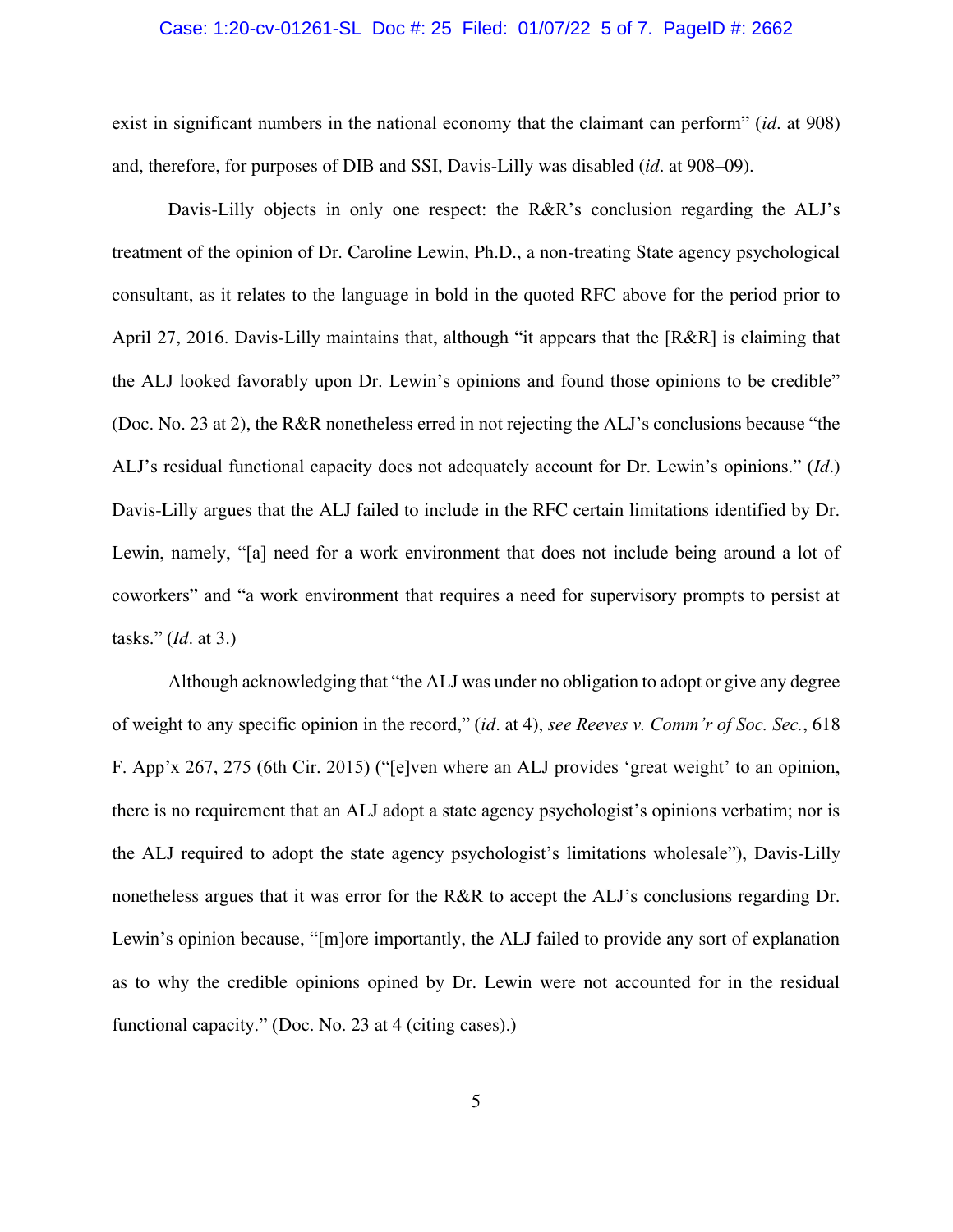#### Case: 1:20-cv-01261-SL Doc #: 25 Filed: 01/07/22 6 of 7. PageID #: 2663

The Court disagrees that there was any error. Dr. Lewin was not a treating source. Therefore, "the reason-giving requirement is inapplicable to [her] opinions." *Martin v. Comm'r of Soc. Sec.*, 658 F. App'x 255, 259 (6th Cir. 2016) (citing *Smith v. Comm'r of Soc. Sec.*, 482 F.3d 873, 876 (6th Cir. 2007) ("[T]he SSA requires ALJs to give reasons for only *treating* sources.") (emphasis in original)). In any event, as relevant to plaintiff's objection, the ALJ specifically discussed the March 2011 opinion rendered by Dr. Lewin, who opined that "the claimant should be able to cope with simple instructions in a routine setting, concentrate most of the time and may function best without being around many coworkers[,]" and then concluded "that the claimant may need supervisory prompts to persist at tasks." (Doc. No. 15 at 904.) The ALJ stated: "As the opinion [of Dr. Lewin] is *not inconsistent* with the assigned mental residual functional capacity, the undersigned has also given this opinion some weight."  $(Id.$  (italics added).)<sup>2</sup>

In other words, the ALJ determined that, even if Dr. Lewin may had suggested a couple additional limitations, her opinion was still sufficiently included in the RFC as crafted by the ALJ. As already noted, "there is no requirement that an ALJ adopt the entirety of a state expert opinion, . . . or that the ALJ provide an explanation for why certain limitations proposed by the expert were not incorporated into his residual functional capacity assessment." *Smith v. Comm'r of Soc. Sec.*, No. 13-3578, slip op. at 3 (6th Cir. Jan. 30, 2014) (noting that "[t]he residual functional capacity

 $2$  The Court notes that, in his original brief before the Magistrate Judge, Davis-Lilly criticized this statement, arguing that "[t]he ALJ already had a predetermined residual functional capacity and used that to discredit the opinions of the state agency reviewing expert." (Doc. No. 16 at 11.) Davis-Lilly is correct that, if this is what the ALJ did, it would have been a "backwards analysis<sup>[.]"</sup> (*Id*.) One does not *start* with the RFC and judge the opinions against it; rather, one first assigns weight to the various opinions and then constructs the RFC based on the weights assigned and the information contained in the opinions. But the Court is convinced, in light of the entire decision of the ALJ, that this was merely an inartfully-crafted sentence. In his objections, Davis-Lilly seems to concede this fact, but still believes that there was error in both the ALJ's and the R&R's analysis of Dr. Lewin's opinion. As explained herein, the Court disagrees.